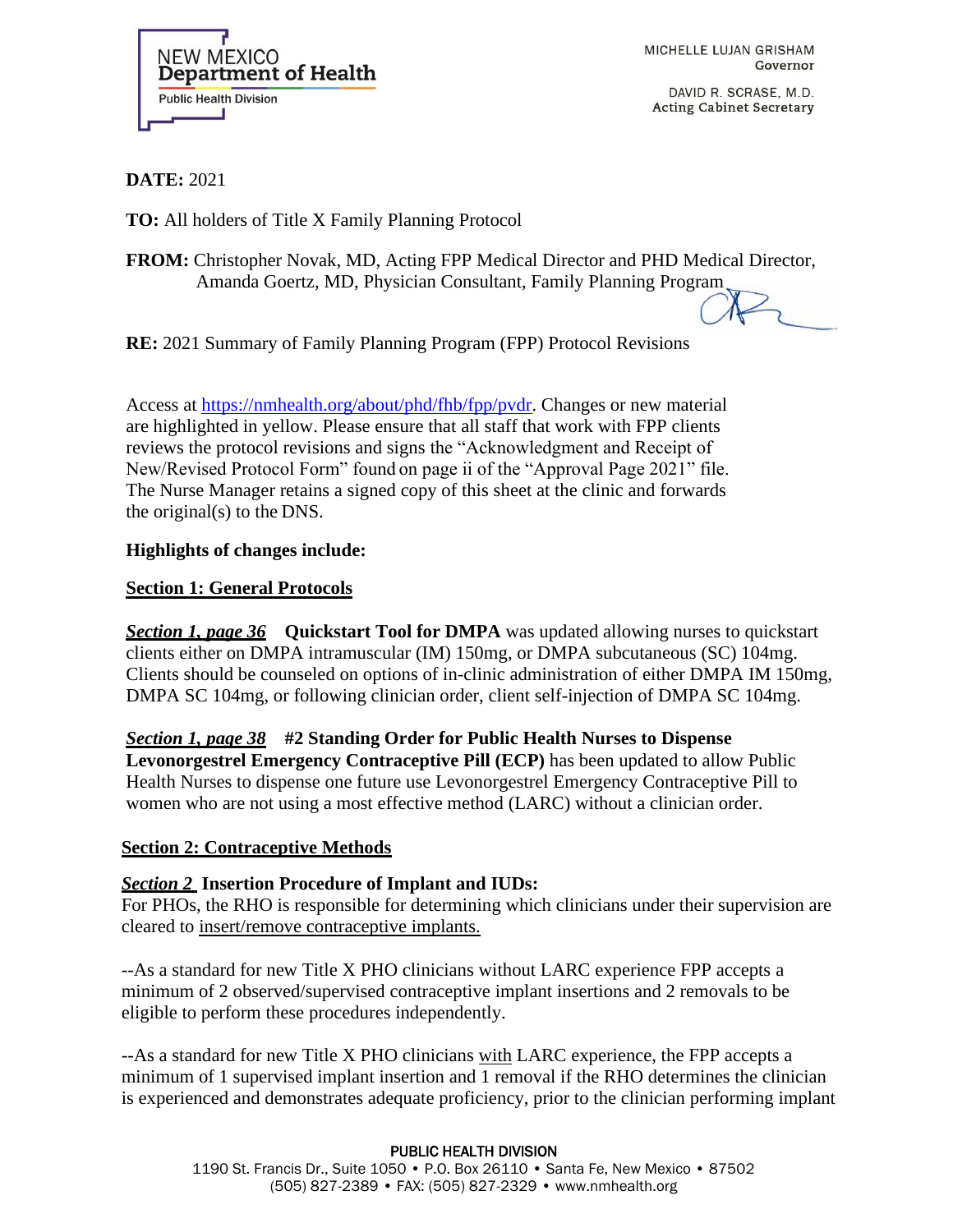insertions/removals independently.

For PHOs, the RHO is responsible for determining which clinicians under their supervision are cleared to insert IUDs.

--As a standard for new Title X PHO clinicians without LARC experience, the FPP accepts a minimum of 5 supervised IUD insertions prior to clinician performing IUD insertions independently.

--As a standard for new Title X PHO clinicians with LARC experience, the FPP accepts a minimum of 1 supervised IUD insertion if the RHO determines the clinician is experienced and demonstrates adequate proficiency, prior to the clinician performing IUD insertions independently.

*Section 2* **Contraceptive Implant:** FDA approved for up to 3 years. There is evidence that the implant is effective for up to 5 years. With counseling and shared decision making a client may choose to keep their implant in for up to 5 years (Level B recommendation).

# *Section 2* **Intrauterine Devices**

Both 52mg LNg IUDs are FDA approved for 6 years and the Cu-IUD is approved for 10 years. Level A recommendation - Based on consistent and good quality evidence extended use of IUDs (7 years of 52 mg LNg IUD and 12 years for Cu IU) is off-label but likely to be highly effective among parous clients who are at least 25 years of age at the time of IUD insertion.

## *Section 2* **DMPA**

As ordered/prescribed by a clinician, the nurse will provide repeat DMPA injections IM/SC every 3 months (11-15 weeks). The provider can explain to the client that the 11-13 week window is ideal, but that DMPA is effective up to the 15th week. The nurse will consult a clinician if the client wants DMPA before or after this 11 to 15-week window.

*Section 2* **DMPA Subcutaneous**- All New Section. Please review in addition to corresponding new handouts.

*Section 2* **Sterilization-** Priority B rating (for vasectomy) is that the client's RLP is that they do not want any (more) children.

*Section 3, Formulary List* Updated to include 500mg ceftriaxone, contraceptive gel (in place of foam), gentamicin, DMPA 104mg SQ, and podofilox gel (in place of TCA)

**Section 4. Laboratory** Updated to include most recent ASCCP guidelines.

## *Please also review the most recent CDC STD Treatment Guidelines and STD Program*

**Protocols.** Treatment for Gonorrhea and Chlamydia have been updated. Syphilis Screening recommendations have changed to include co-testing (simultaneous RPR and TPPA) in highrisk populations